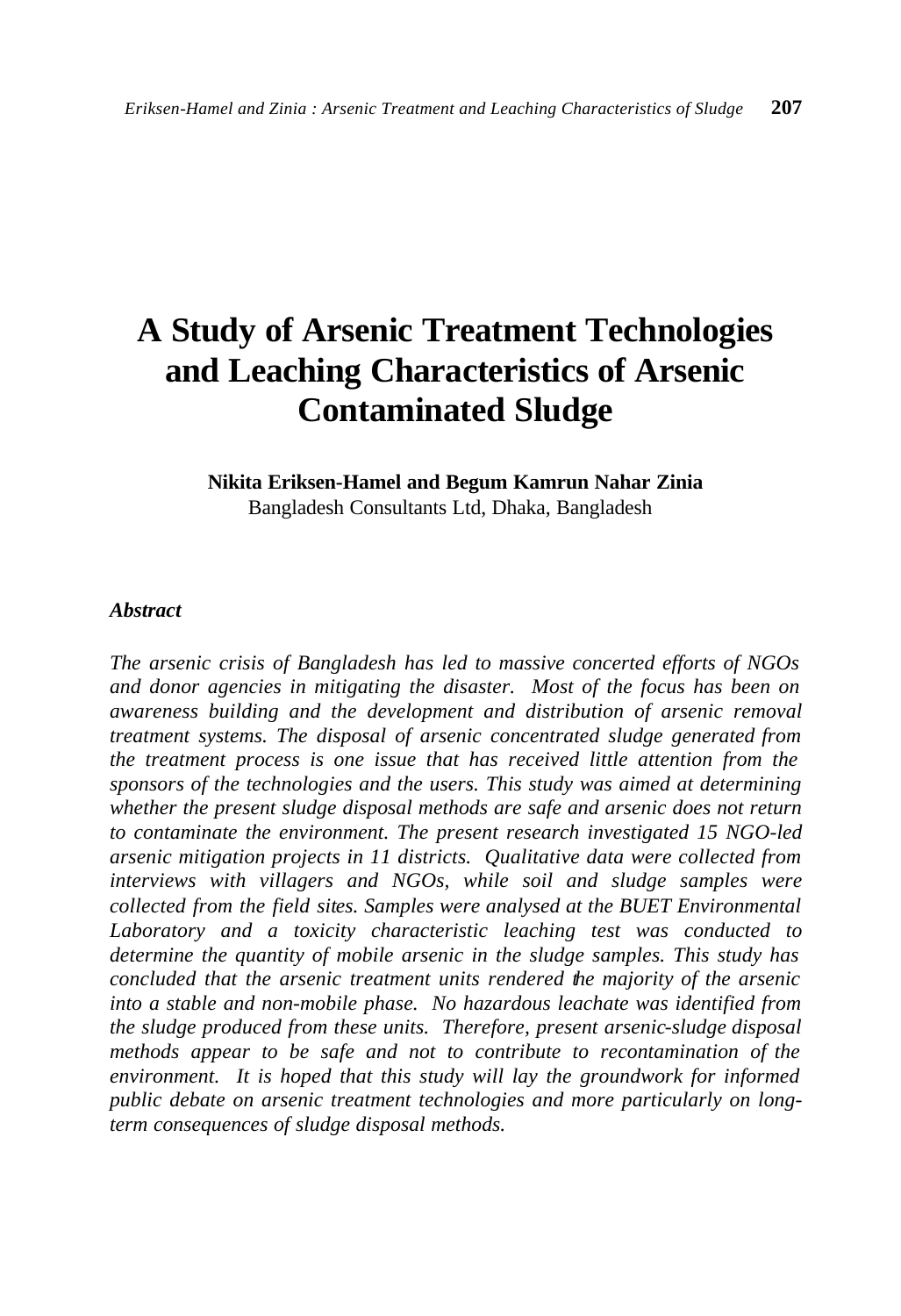## **COMPARISON OF DIFFERENT TYPES OF ARSENIC TREATMENT UNITS AND TREATMENT ALTERNATIVES**

A comparison of the different types of arsenic treatment units in operation and treatment alternatives is provided in Table 1. The cost of each unit, treatment capacity, maintenance requirements and acceptability by users are compared. All the units, except the iron removal unit, have comparable and sufficient arsenic removal capabilities (greater than 90% arsenic removal). The possibility of arsenic leaching from the sludge/waste generated from the treatment processes is dependent on the type of removal mechanism and the ultimate sludge disposal method. These issues are covered in the next section.

| <b>Type of Unit</b>                         | Removal<br><b>Mechanism</b>                                   | <b>Daily</b><br>Capacity   | Cost<br>(Taka) | <b>Complaints</b><br>by Users                 |
|---------------------------------------------|---------------------------------------------------------------|----------------------------|----------------|-----------------------------------------------|
| 3-Pitcher<br>Filter                         | Adsorption by<br>iron chips and<br>sand                       | $25-40$ L<br>One Family    | 250-300        | Clogging of<br>pitcher                        |
| Chari Filter                                | Adsorption by<br>iron chips and<br>sand                       | $25-40$ L<br>One Family    | 300-400        | No complaints                                 |
| Tubewell<br><b>Sand Filter</b>              | Adsorption by<br>iron chips and<br>sand                       | 20 Families                | 5,000          | No complaints                                 |
| 3-Pitcher<br><b>Brick Filter</b>            | Adsorption by<br>brick and sand                               | $25-40$ L<br>One Family    | 300            | $\rm No$<br>complaints                        |
| <b>Bucket</b><br>Treatment<br>Unit<br>(BTU) | Oxidation and<br>coagulation<br>followed by<br>settling       | 20L<br>One Family          | 300-400        | Leaking of<br>buckets,<br>Lack of<br>chemical |
| Fill and Draw                               | Same as BTU                                                   | 20 Families or 1<br>School | 10,000         | No complaints                                 |
| <b>HYBRID</b>                               | Coagulation with<br>lime and alum,<br>followed by<br>settling | 25L<br>One Family          | 550            | No complaints                                 |
| <b>SIDKO</b>                                | Adsorption by<br>granular $Fe(OH)_3$                          | 200 Families               | 2,00,000       | Too expensive<br>and difficult<br>Maintenance |
| <b>Iron Removal</b><br>Plant                | Aeration,<br>sedimentation<br>and rapid<br>filtration         | 10 Families                | 8,000          | Partial<br>removal of<br>arsenic only         |

**Table 1: Comparison of different types of arsenic treatment units and treatment alternatives**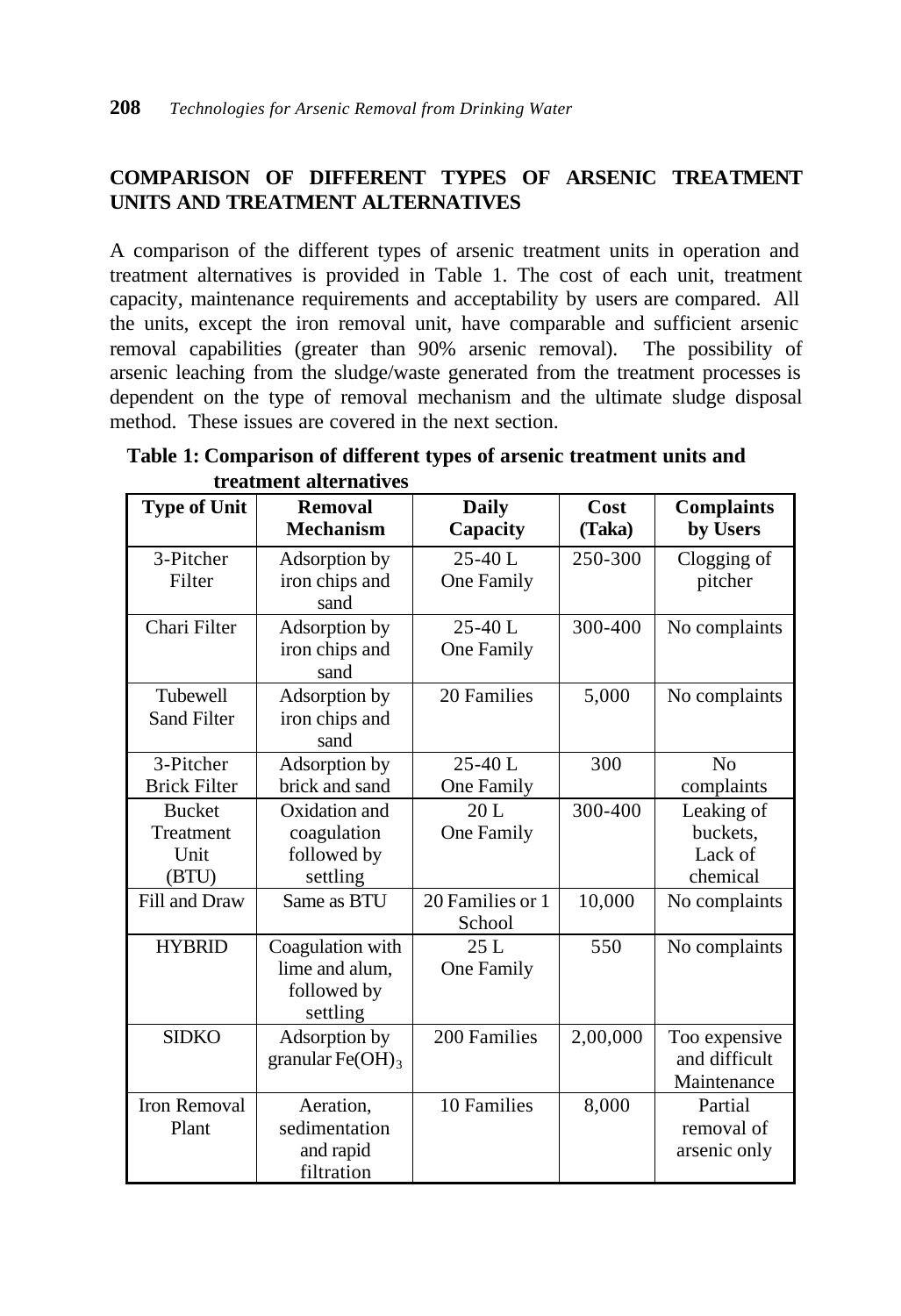#### **SLUDGE DISPOSAL METHODS**

An evaluation of sludge disposal methods was undertaken to determine whether the present methods lead to recontamination of the environment. Results of leaching test of sludge or soil samples would indicate whether the arsenic is bound to the adsorbent material or whether it leaches back into the environment. It was decided that direct observation of disposal practices in the field would be necessary. Both quantitative and qualitative data were collected during field visits. The method for obtaining data and the testing procedure followed are summarised below.

#### **Methodology and Testing**

At the start of each field visit an interview took place with the NGO project coordinators. During this interview data were collected about the project size, extent of problem, number of units in place, and removal methods for each unit. Questions were also asked about the sludge disposal methods suggested by the NGO to the users.

Visits were then made to the users and further questions were asked. The interviews with the users provided information about the method of use, ease of use of the unit and the maintenance of the unit. Information regarding location, frequency and method of sludge disposal were also collected. It was found, except for a few exceptions, that the users followed the method of disposal suggested by the NGOs. This information was used to determine whether a sludge sample should be collected for analysis.

A sample of the sludge or left-over residuals was collected from each type of unit at least once and from each NGO. The location and methodology of collecting the sample varied depending on the situation. Ideally, the collection method should have remained the same but differences in disposal methods, lack of available sludge and sludge collection systems made the sampling procedure vary. There were four types of sampling methods; (I) collecting the absorbent media from the treatment unit, (II) collecting the absorbent media from the disposal site, (III) collecting the material on which the sludge was disposed (in the case of liquid sludge), (IV) collecting absorbent media from a sludge storage system. In all cases, a predominately solid phase sample of approximately 100g was collected into a plastic-sampling jar with a scoop or by hand. No sample preservation techniques were used when transporting samples from the field to the laboratory. The time between sample collection and sample testing averaged about one week. During this time samples remained in storage containers.

The types of materials collected by sampling method I was sand, brick, and iron chips. These were collected directly from the units primarily because there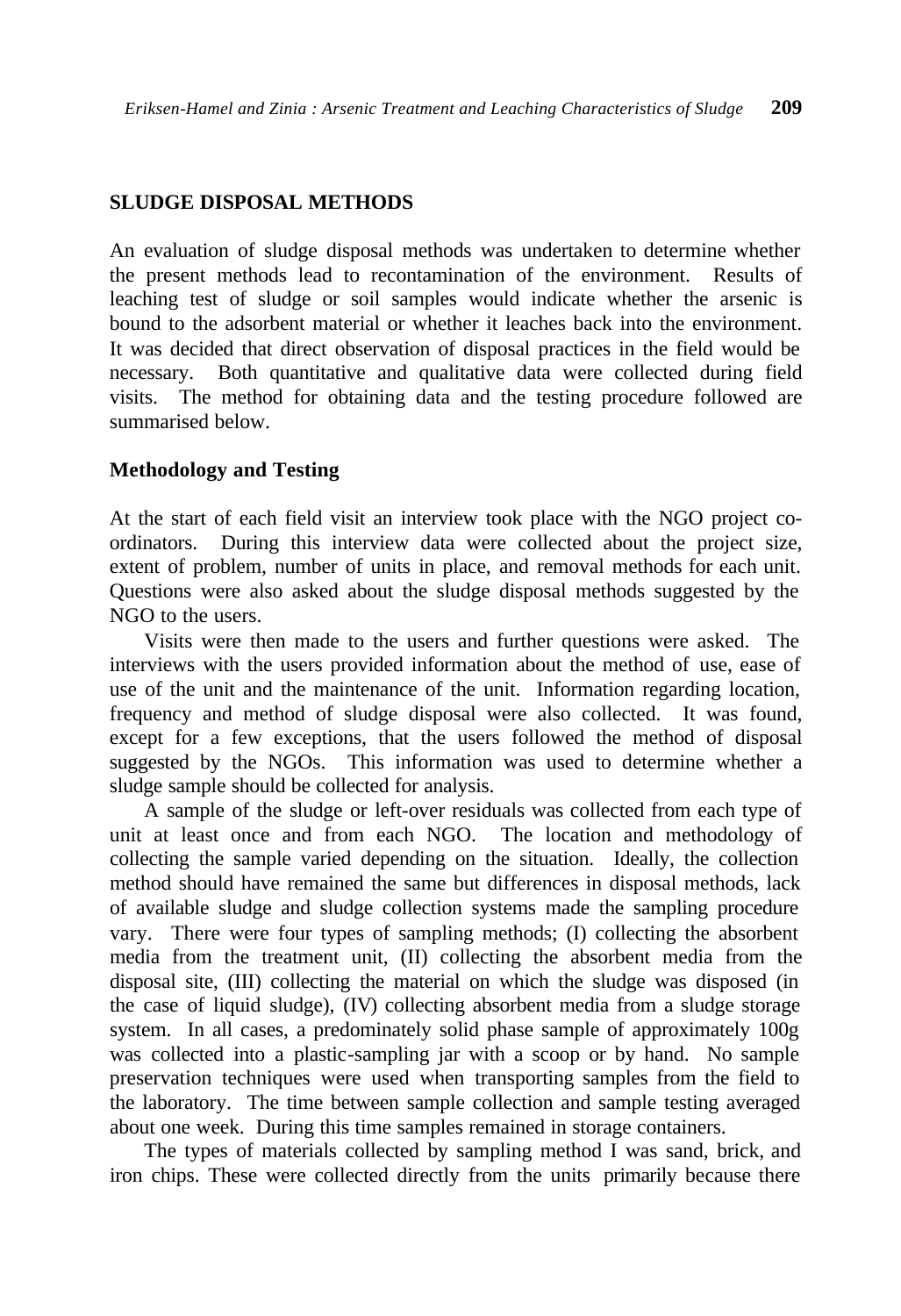had not been any recent disposal of material or the location of disposal was too arbitrary to be precise. Sampling method II was used when the location of disposed adsorbent media (usually sand) could be found. This sampling procedure provides the best opportunity to examine of whether there is leaching of the arsenic out of the adsorbent media into the ground. Sampling procedure III is similar to procedure II except that it was used when a liquid sludge had been disposed of. Cow-dung and soil samples, on which the liquid sludge was poured onto, were collected. A leaching test of these samples would indicate whether the liquid sludge binds to the cowdung/soil particles or leaches into the environment. In two cases, NGOs had developed a sludge collection system. The sludge was collected in pitchers or buckets and stored for further remediation. To date the NGOs have not developed a remediation process although credit should be given to them for taking steps to control indiscriminate sludge disposal. Sampling procedure IV collected the saturated sand from 3 pitcher unit from the spent pitchers in these storage areas.

The leaching test that was determined to be appropriate for this project was the Toxicity Characteristic Leaching Procedure (TCLP, USEPA method 1311). The TCLP is designed to determine the mobility of both organic and inorganic analytes present in liquid, solid and multi-phase wastes (USEPA, 1992). The Bangladesh University of Engineering and Technology (BUET) Environmental Engineering Laboratory was contracted to perform the leaching tests. Three initial samples were tested at a private laboratory, Intronics Technology Centre (ITC). However, BUET was chosen to perform the rest of the tests because of its good reputation and better laboratory facilities.

Typically, the TCLP test removes the mobile component of any analyte present in the solid phase. The solid phase sample is extracted with an amount of extraction fluid equal to 20 times the weight of the solid phase. The extraction fluid employed is a function of the alkalinity of the solid phase of the waste (USEPA, 1992). The resultant extract from the TCLP test is the leachate. This leachate was analysed by atomic absorption spectrophotometer. The lower detection limit for this test is 0.001 mg/L. The reported concentration of arsenic in the leachate is precise to  $\pm 10\%$ .

#### **RESULTS AND DISCUSSION**

The results from the TCLP tests are presented in Table 2. The type of material tested, the arsenic concentration in the leachate, the sampling procedure, treatment unit of origin and the sponsoring agencies are also indicated in the table. The types of adsorbent media tested have been grouped together for better comparison.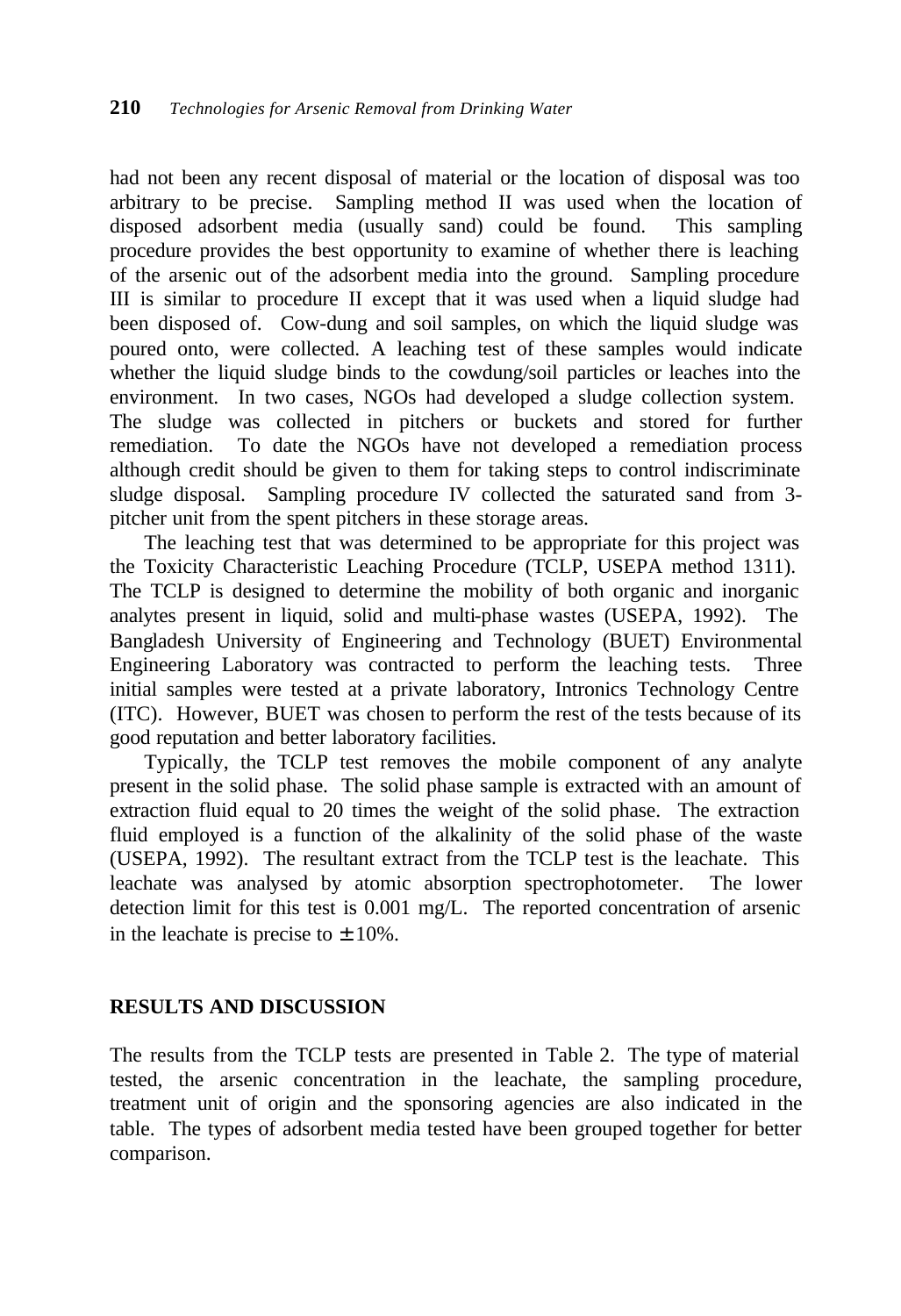| Sample          | Sample          | Arsenic                 | Sampling            | Arsenic                 | Name of the          |  |  |
|-----------------|-----------------|-------------------------|---------------------|-------------------------|----------------------|--|--|
| No.             | Type            | Concentration in        | Procedure           | <b>Treatment Unit</b>   | sponsoring           |  |  |
|                 |                 | <b>TCLP</b>             |                     |                         | agencies and         |  |  |
|                 |                 | <b>Extraction Fluid</b> |                     |                         | Location             |  |  |
|                 |                 | (mg/L)                  |                     |                         |                      |  |  |
| 1               | Iron Chips      | < 0.001                 | I                   | <b>TWSF</b>             | DCH, Pabna           |  |  |
| $\overline{c}$  | Iron Chips      | < 0.001                 | Ī                   | Chari Filter            | DCH, Pabna           |  |  |
| 3               | Sand            | 0.002                   | I                   | <b>TWSF</b>             | DCH, Pabna           |  |  |
| $\overline{4}$  | Sand            | 0.001                   | I                   | Chari Filter            | DCH, Pabna           |  |  |
| 5               | Sand            | 0.002                   | $\overline{\rm II}$ | <b>Pitcher Filter</b>   | AFV, Rajshahi        |  |  |
| $\overline{6}$  | Sand            | < 0.001                 | $\mathbf I$         | Chari Filter            | DCH, Pabna           |  |  |
| $\overline{7}$  | Coarse          | < 0.001                 | IV                  | Pitcher Filter          | BRAC.                |  |  |
|                 | Sand            |                         |                     |                         | Jhikargachha         |  |  |
| 8               | Fine Sand       | 0.003                   | IV                  | Pitcher Filter          | BRAC.                |  |  |
|                 |                 |                         |                     |                         | Jhikargachha         |  |  |
| 9               | <b>Brick</b>    | 0.005                   | $\mathbf{I}$        | <b>Brick</b><br>Pitcher | Grameen, Kachua      |  |  |
|                 |                 |                         |                     | Filter                  |                      |  |  |
| 10              | Cow Dung        | 0.002                   | III                 | <b>BTU</b>              | NGOForum,            |  |  |
|                 |                 |                         |                     |                         | Manikganj            |  |  |
| 11              | Soil            | 0.006                   | III                 | <b>BTU</b>              | VERC.                |  |  |
|                 |                 |                         |                     |                         | Nawabganj            |  |  |
| 12              | Soil            | 0.012                   | III                 | Fill &Draw              | Danida, Maijdi       |  |  |
| 13              | <b>Cow Dung</b> | 0.007                   | III                 | <b>BTU</b>              | Danida, Maijdi       |  |  |
| 14              | Soil            | 0.003                   | III                 | <b>BTU</b>              | <b>NGO</b><br>Forum, |  |  |
|                 |                 |                         |                     |                         | Sylhet               |  |  |
| 15              | Cowdung         | 0.001                   | $\rm III$           | Hybrid Filter           | Hybrid, Singair      |  |  |
| $\overline{16}$ | Soil            | 0.013                   | $\overline{III}$    | Pitcher<br><b>Brick</b> | Grameen, Kachua      |  |  |
|                 |                 |                         |                     | Filter<br>(Wash         |                      |  |  |
|                 |                 |                         |                     | Water)                  |                      |  |  |
| 17              | Soil            | 0.043                   | III                 | <b>Alum Settling</b>    | MCC, Maijdi          |  |  |
| $18*$           | Sand& Iron      | < 0.001                 | $\mathbf{I}$        | Pitcher Filter          | BRAC.                |  |  |
|                 |                 |                         |                     |                         | Sonargaon            |  |  |
| $19*$           | Sand            | < 0.001                 | $\mathbf{I}$        | Safi Filter             | BRAC,                |  |  |
|                 |                 |                         |                     |                         | Sonargaon            |  |  |
| $20*$           | Sand            | < 0.001                 | $\rm II$            | Pitcher Filter<br>BRAC, |                      |  |  |
|                 |                 |                         |                     |                         | Sonargaon            |  |  |

## **Table 2: Results of TCLP tests performed on sludge/soil generated from arsenic removal units**

\*Note: These samples were tested at Intronics Technology Centre

It was observed that in almost all cases arsenic leaching was observed, although the concentration in the TCLP extraction fluid was very small. The highest leachate concentration observed was 0.043 mg/L. This was from an "alum settling method" developed by MCC. On the other hand, iron chips from the "Chari" and "tubewell sand filter" indicated almost no leaching at all.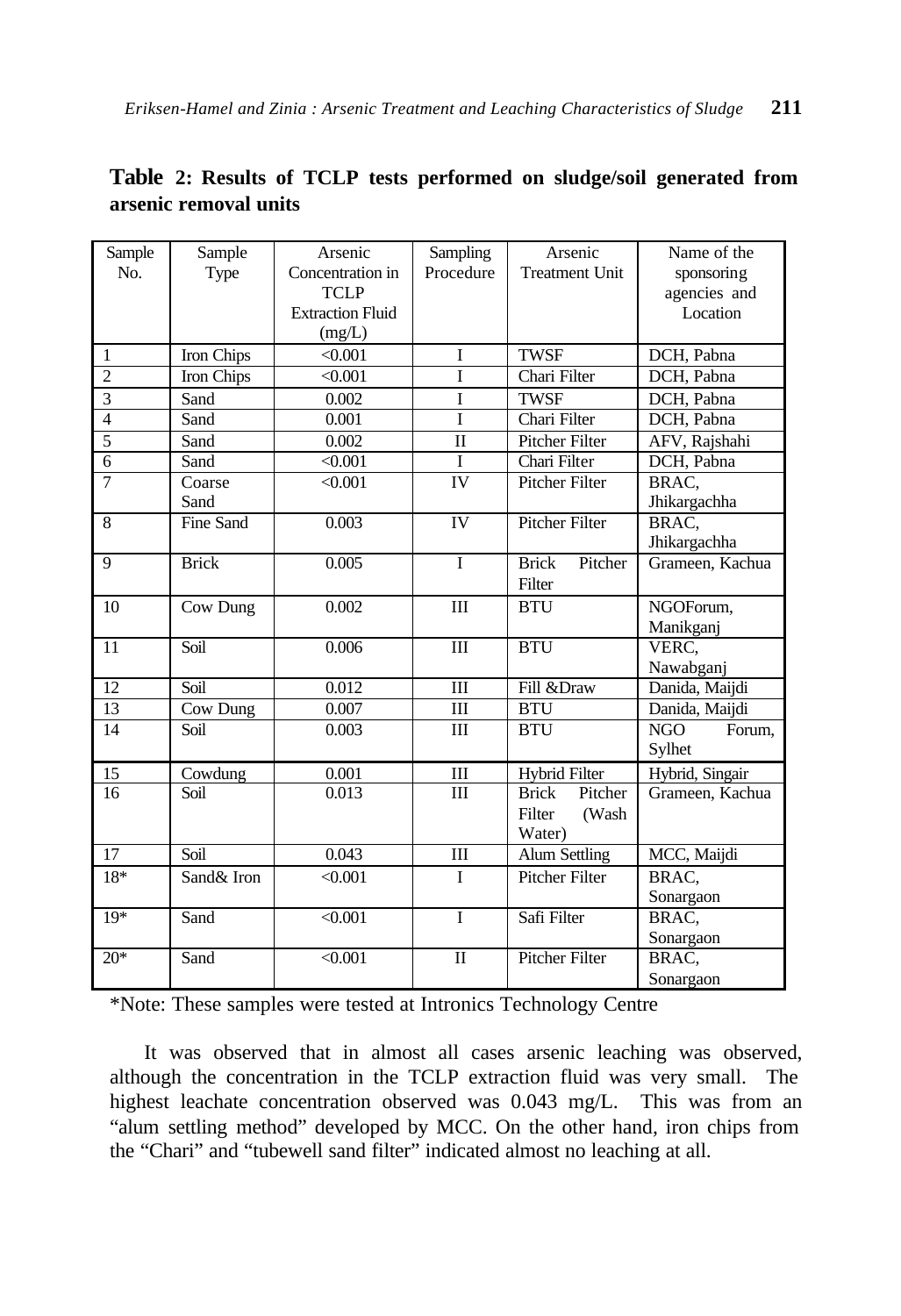#### **212** *Technologies for Arsenic Removal from Drinking Water*

Additionally the total arsenic contents of some randomly selected soil/sludge samples have been determined and are presented in Table 3 along with the concentration of arsenic in TCLP extraction fluid. From Table 3, it can be inferred that leaching rate is independent of arsenic content in the original residual.

| Sample           | Sample       | Arsenic Content   | Arsenic        | Sampling  | Arsenic                 |
|------------------|--------------|-------------------|----------------|-----------|-------------------------|
| N <sub>0</sub> . | Type         | in Dry Solids     | Concentration  | Procedure | Treatment               |
|                  |              | $(mg/Kg$ dry wt.) | in TCLP        |           | Unit                    |
|                  |              |                   | Extraction     |           |                         |
|                  |              |                   | Fluid $(mg/L)$ |           |                         |
|                  |              |                   |                |           |                         |
| $\mathfrak{D}$   | <b>Iron</b>  | 7.09              | < 0.001        | I         | Chari Filter            |
|                  | Chips        |                   |                |           |                         |
| 4                | Sand         | 6.55              | 0.001          | I         | Chari Filter            |
| 7                | Coarse       | 1.63              | < 0.001        | IV        | Pitcher Filter          |
|                  | Sand         |                   |                |           |                         |
| 8                | Fine         | 3.44              | 0.003          | IV        | Pitcher Filter          |
|                  | Sand         |                   |                |           |                         |
| 9                | <b>Brick</b> | 15.16             | 0.005          | I         | <b>Brick</b><br>Pitcher |
|                  |              |                   |                |           | Filter                  |
| 12               | Soil         | 14.46             | 0.012          | Ш         | Fill and Draw           |
| 14               | Soil         | 12.62             | 0.003          | Ш         | <b>BTU</b>              |
| 16               | Soil         | 8.50              | 0.013          | Ш         | Pitcher<br><b>Brick</b> |
|                  |              |                   |                |           | Filter<br>(Wash)        |
|                  |              |                   |                |           | Water)                  |
|                  |              |                   |                |           |                         |

| Table 3 : Comparison of total arsenic concentration in sludge/soil samples $\&$ |  |  |  |  |
|---------------------------------------------------------------------------------|--|--|--|--|
| corresponding arsenic concentration in the TCLP extraction fluid                |  |  |  |  |

These initial results give the impression that leaching of arsenic from sludge/soil generated from arsenic removal processes is not a major problem. A USEPA criterion for leachate concentrations was used to make a comparison of the level of toxicity of these samples. According to the criteria, if arsenic concentration in the extraction fluid exceeds 5 mg/L, the waste is considered as a "hazardous waste". It is observed that the leachate concentrations of all the samples are over 100 times less than the USEPA hazardous waste criteria, and according to this criteria none of the samples can be classed as "hazardous". No comparable criterion exists in Bangladesh.

However, the leachate concentrations are all well below the drinking water criteria of 0.05 mg/L. It should also be noted that further dilution may occur after leaching of arsenic from sludge/soil, further reducing the arsenic concentration in the leachate. With these arguments in mind, it is safe to assume that no dangerous level of arsenic leaching is occurring from the sludge from